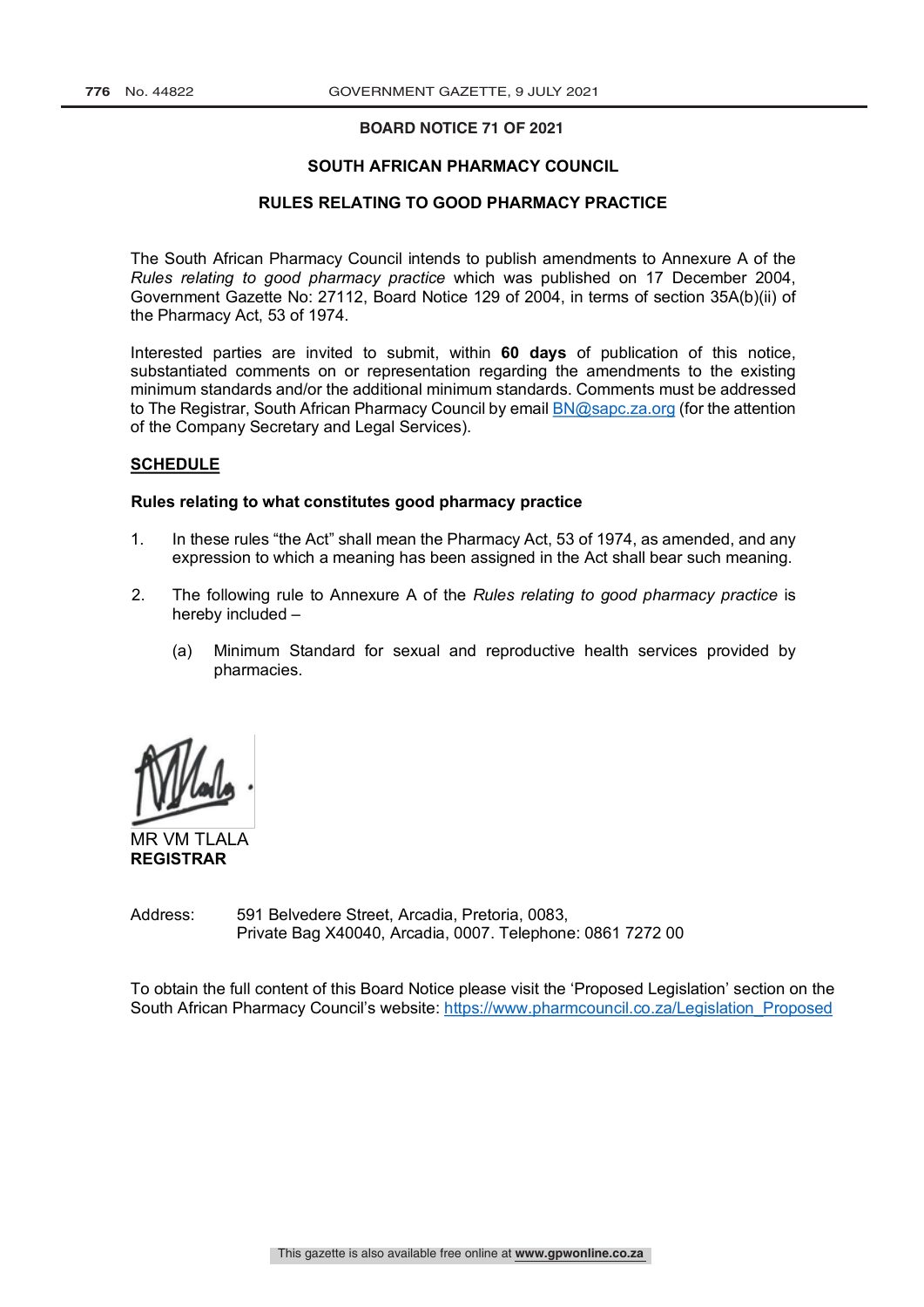

# MINIMUM STANDARD FOR SEXUAL AND REPRODUCTIVE HEALTH SERVICES PROVIDED BY PHARMACISTS

# BACKGROUND

According to the World Health Organisation, sexual and reproductive health is fundamental for the overall health and well-being of individuals, couples and families, and the social and economic development of communities and countries.

This standard will regulate the following services as provided by pharmacists: HIV testing, PIMART, EPC, and family planning (and hormonal contraception).

South Africa has the highest prevalence of HIV in the world. Sexual and reproductive healthcare may make up a large part of a pharmacists' daily practice, especially with regards to primary health care. Pharmacists have both a professional and social responsibility to educate the public on sexual and reproductive health. They should also contribute to efforts aimed at the prevention and treatment of sexually transmitted infections (STIs), including HIV/AIDS, and the prevention of unplanned pregnancies. Pharmacists are well placed to provide therapeutic guidance to women of all ages, able to advise on contraception, fertility, pregnancy, and menopause. Individuals seeking access to abortion services, and those who fall victim to sexual and gender-based violence, can seek confidential and professional assistance from the pharmacist.

Pharmacists are ideally suited to assist in addressing these needs since they are readily available and easily accessible. Given the broad extent of pharmaceutical services provided in pharmacy, the setting can also be considered to be non-stigmatising.

It is recommended that the following package of services be available to all individuals requesting access to sexual health and related services:

- (a) ART initiation for those diagnosed with HIV
- (b) Condoms and lubricants
- (c) Counselling
- (d) Emergency post-coital contraception (EPC)
- (e) Fertility screening and referral
- (f) HIV Testing services
- (g) Hormonal and non-hormonal contraception
- (h) Menopause/end of reproductive years (transition phase from contraception to possible PMHRT)
- (i) Post-exposure prophylaxis (PEP)
- (j) Pre-exposure prophylaxis (PrEP)
- (k) Pregnancy screening
- (l) Syndromic STI diagnosis and treatment.

# 1. PURPOSE

The purpose of this standard is to provide the minimum standard in the provision of sexual health services by pharmacists who are appropriately trained and authorised to provide such services; and includes HIV testing, PIMART, EPC and family planning and hormonal contraception services.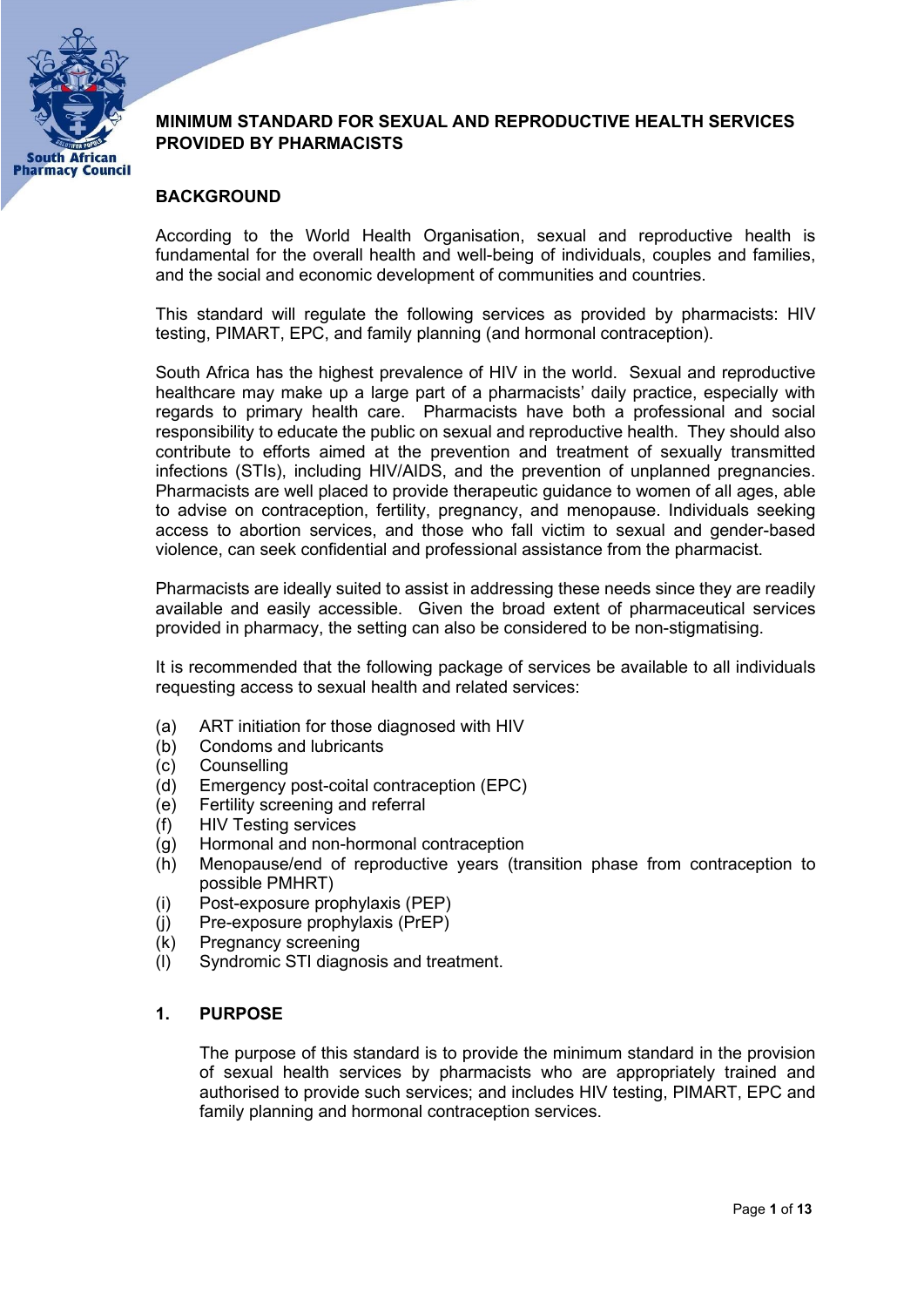### 2. DEFINITIONS/ACRONYMS

"AIDS" Acquired Immunodeficiency Syndrome

"ART" Antiretroviral Therapy is the use of antiretroviral (ARV) medicines to achieve viral suppression and which are prescribed for life

"CHC" Community Health Centre

"EPC" Emergency Post-coital Contraception refers to a method of hormonal contraception that may be used after sexual intercourse to prevent pregnancy

"HIV" Human Immunodeficiency Virus

"PMHRT" Post-Menopausal Hormone Replacement Therapy

"Informed consent" means permission granted to the pharmacist who provides the requested service by a person requiring such a service in full knowledge of the procedures, possible consequences, risks, benefits and costs of such service

"PEP" Post-Exposure Prophylaxis; is ARV medication taken to prevent HIV after a possible exposure and which is initiated within 72 hours after a possible exposure to HIV

"PHC" Primary Health Care Clinic as defined in the Regulations relating to the practice of pharmacy

"PIMART" Pharmacist Initiated Antiretroviral Therapy, and for purposes of this standard includes PEP, PrEP and ART

"PrEP" Pre-Exposure Prophylaxis; is medicine taken by individuals at risk for acquiring HIV infection, to prevent becoming infected with HIV from sex or injection drug use

"Pre-test counselling" means counselling given to an individual before a diagnostic test to ensure that a person requiring the service has sufficient information in order to make an informed decision regarding the performance of such a test

"Post-test counselling" means the counselling provided to the tested person upon making the test result known to them

"RHC" Reproductive Health Clinic

"SOP" Standard Operating Procedure

"STI" Sexually Transmitted Infection

"WHO" World Health Organisation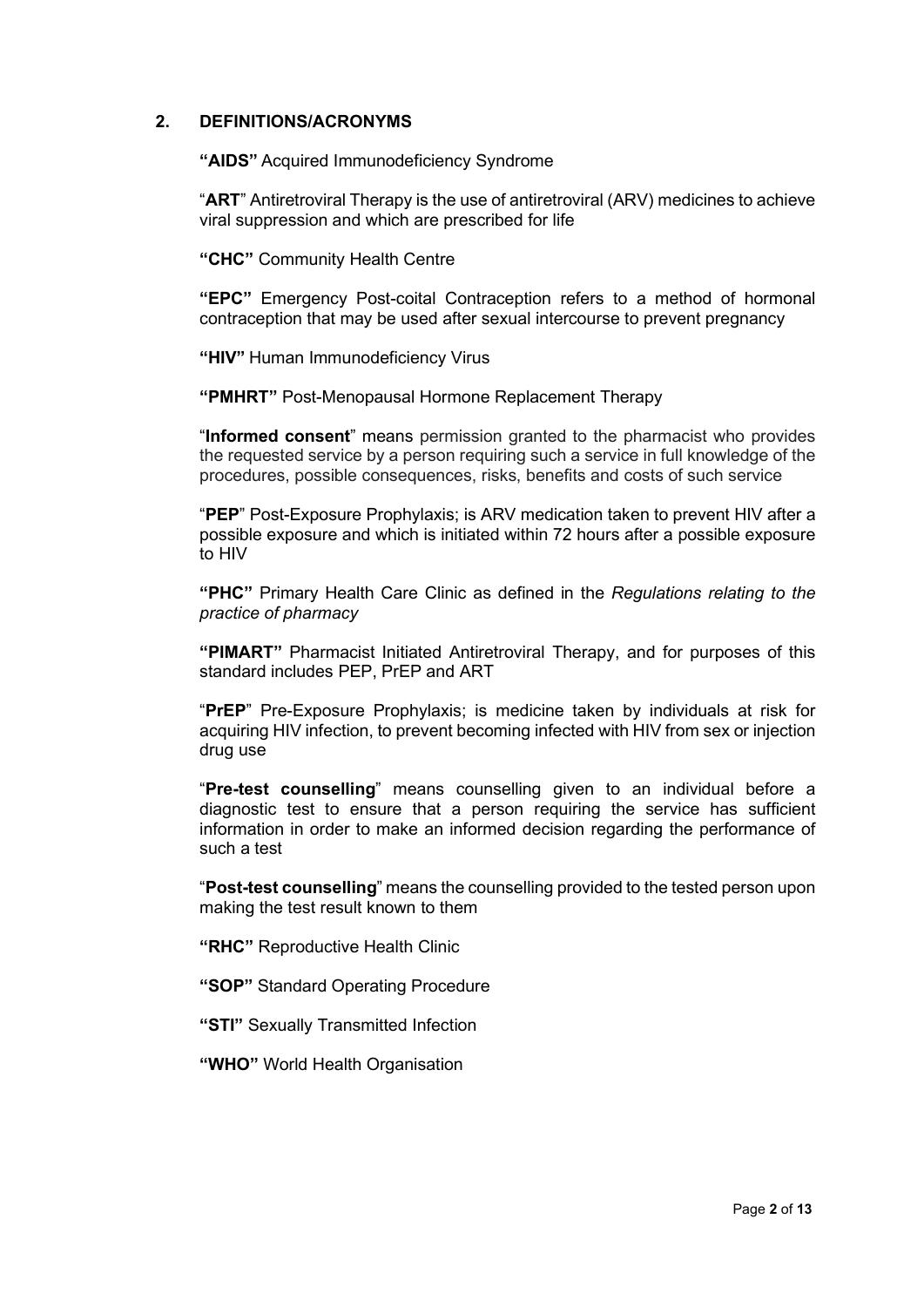# 3. GENERAL PRINCIPLES

# 3.1 Training

Pharmacists who provide any of the services identified in this standard should:

- (a) ensure that they have adequate training, knowledge and skills to provide the services which they offer;
- (b) ensure that they are knowledgeable with respect to the latest developments in sexual and reproductive healthcare services through self-training, training by accredited suppliers and/or continuing professional development courses; and
- (c) familiarise themselves with the instructions and requirements of all the products that are used in the provision of the respective services they offer.

# 3.2 Physical facilities and equipment

- (a) All services contained in this standard shall be provided in a private consultation area in the pharmacy which complies with the minimum requirements as stipulated in Rule 1.2.13. The following additional equipment and fittings must be available in the consultation area, where applicable:
	- (i) A separate fridge for the storage of test materials, blood samples and other biohazardous material that may be collected during the rendering of any of the services.

# 3.3 Counselling and confidentiality

- (a) It is critical to establish a trust relationship with a person requiring the services detailed in this standard. Such a person deserves the full attention of the pharmacist consulting them including a comprehensive examination and counselling with adequate record keeping. Therefore, complete and uninterrupted privacy must be maintained during the provision of these services.
- (b) Patient information must only be disclosed to another duly authorised pharmacist or to a person authorised by law to request it with the consent of the patient.
- (c) Based on the service provided, a person requiring the service must be supplied with the relevant patient information leaflets that conform to Regulation 12 of the General Regulations (2017), published in terms of the Medicines and Related Substances Act, 101 of 1965. A person to whom such services were rendered, should be encouraged to contact the pharmacist if he/she has any further questions.
- (d) During testing and counselling, the pharmacist must act in an ethical and professional manner that takes into consideration the fundamental personal constitutional rights of clients.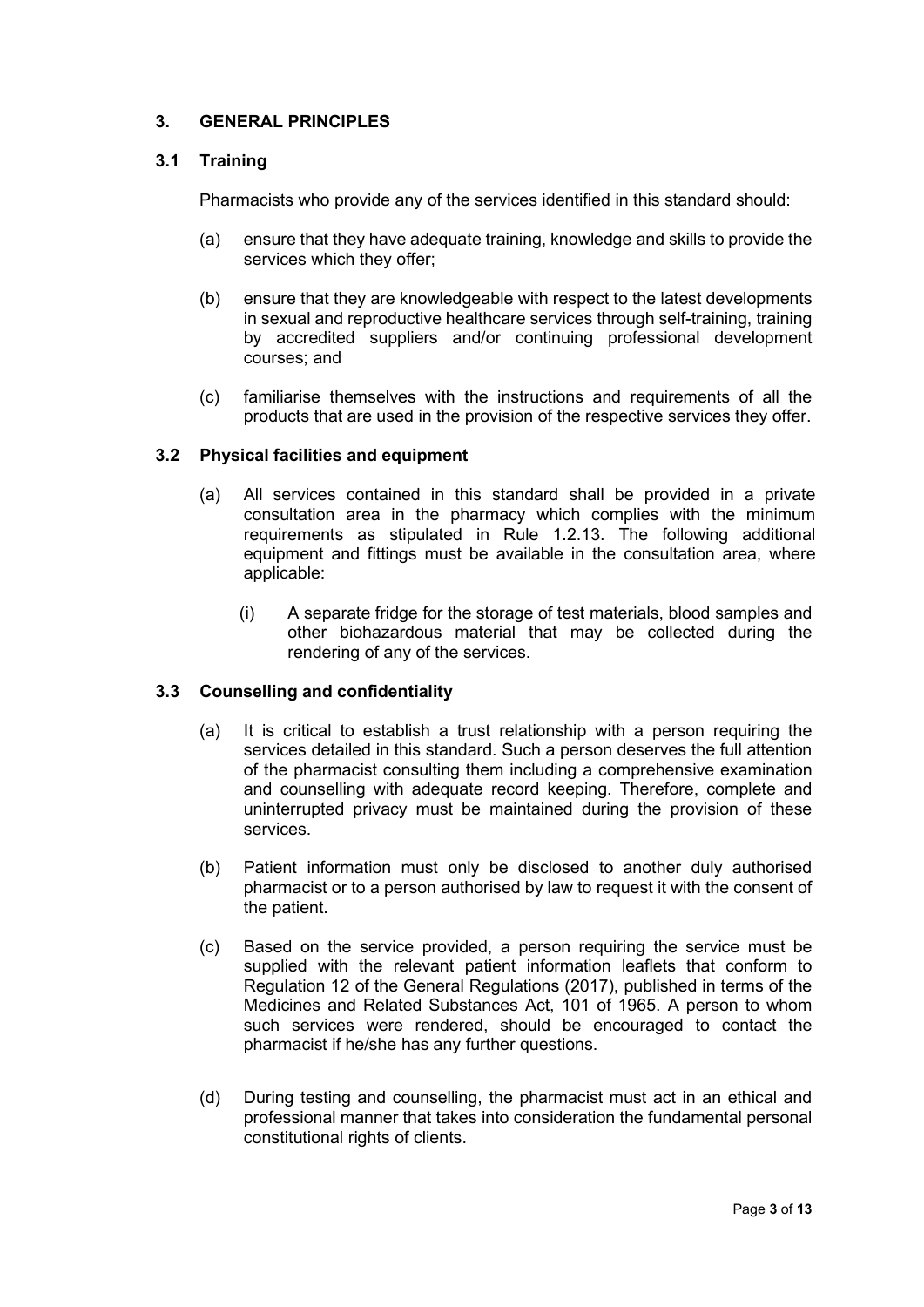(e) If the pharmacist becomes aware that a child has been physically harmed, sexually abused, assaulted or exploited by another person, the pharmacist must report these circumstances to the appropriate local authority.

# 3.4 Informed consent

- (a) A person requiring any of these services must sign an informed consent form which clearly stipulates the nature of the service(s) to be rendered.
- (b) In terms of Section 129 of the Children's Act, 38 of 2005 a child over the age of 12 years may provide consent to the services identified herein, provided such child is of sufficient maturity and decisional capacity to understand the various implications of the treatment, including the risks and benefits thereof.

# 3.5 Documentation and record-keeping

- (a) All services must be provided with the required consultation, written consent and written and/or electronic completion of the patient medical history file.
- (b) Patient information may only be disclosed to another duly authorised pharmacist or healthcare professional, or to a person authorised by law to request it with the consent of the patient.
- (c) Where applicable, test results must be provided to the person who required the service/s, in writing.
- (d) All referral documents must be signed by the pharmacist who rendered the service.
- (e) The name of the pharmacy, as well as the name of the pharmacist who performed the test, must appear on all applicable records and documentation.
- (f) Consultations, discussions and any relevant test results must be conducted and communicated to the patient in person.
- (g) The following information pertaining to a person who required the service must be kept in either hard copy or electronic format for a period of not less than five (5) years:
	- (i) Name, address and ID number of the patient;
	- (ii) Date of birth;
	- (iii) Applicable medical and medicine history; and
	- (iv) Any further applicable and required records pertaining to the respective services as regulated by this minimum standard.

### 3.6 Professional and ethical responsibility

- (a) The pharmacist who provides any of the services as regulated by this minimum standard shall:
	- (i) remain objective and refrain from personal judgment or indicating disapproval towards the patient or any person accompanying the patient; and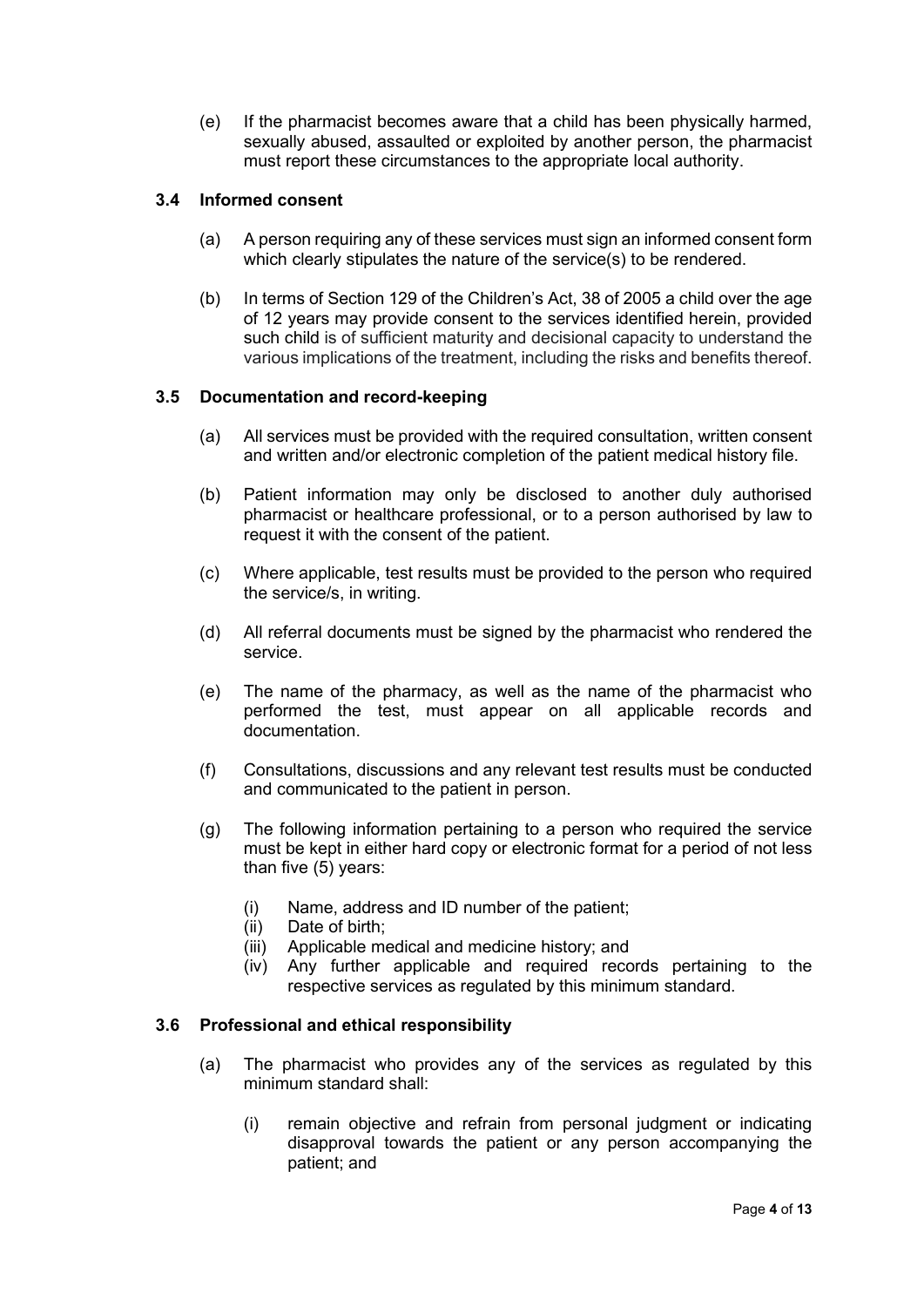- (ii) at all times show respect in terms of population diversity and/or personal beliefs and promote effective patient-pharmacist communication during and following consultations.
- (b) The pharmacist who provides any of the services as regulated by this minimum standard shall bear in mind that patients seeking access to one or more of these services, may do so for various reasons, which may include inter alia:
	- (i) fear of becoming pregnant;
	- (ii) embarrassment at failing to use contraceptives effectively;
	- (iii) lack of knowledge about EPC;
	- (iv) worry about missing the narrow window of opportunity for EPC;
	- (v) general embarrassment about sexual health matters;
	- (vi) rape and/or sexual abuse trauma; and
	- (vii) concern about HIV/AIDS and/or sexually transmitted infections (STIs).
- (c) Notwithstanding appropriate training and being duly authorised, pharmacists who do not wish to provide any of the services due to personal reasons. should always remain objective, professional and non-judgmental when addressing and communicating with a patient. In such cases, the person requiring the relevant service/s should be referred to an alternative healthcare worker or facility where they can gain access to the service they may require. Such referrals may include:
	- (i) another duly authorised pharmacist in the same pharmacy;
	- (ii) another pharmacy in the vicinity;
	- (iii) a medical practitioner; and/or
	- (iv) a nearby hospital, Community Health Clinic, Primary Health Clinic or Rural Health Clinic.
- (d) If questioned regarding the reason for not providing the requested service, the pharmacist should answer in a manner that is not stigmatising, opinionated or biased and that will not engender a sense of unease in a person requiring the service.
- (e) In the provision of any of these services, the pharmacist must act to the best of their ability and in the best interest of the patient.
- (f) Professional co-operation between local pathology laboratories and other healthcare professionals and facilities should, as far as possible, be fostered and maintained.
- (g) All pharmacy personnel should be informed of the services which are available at the pharmacy. Personnel must be appropriately trained to approach and interact with patients or persons requiring any of the services in an appropriate manner.

# 3.7 Standard operating procedures (SOPs)

(a) The pharmacist providing any of these services must ensure that written policies and standard operating procedures are in place for each of the respective services that are provided.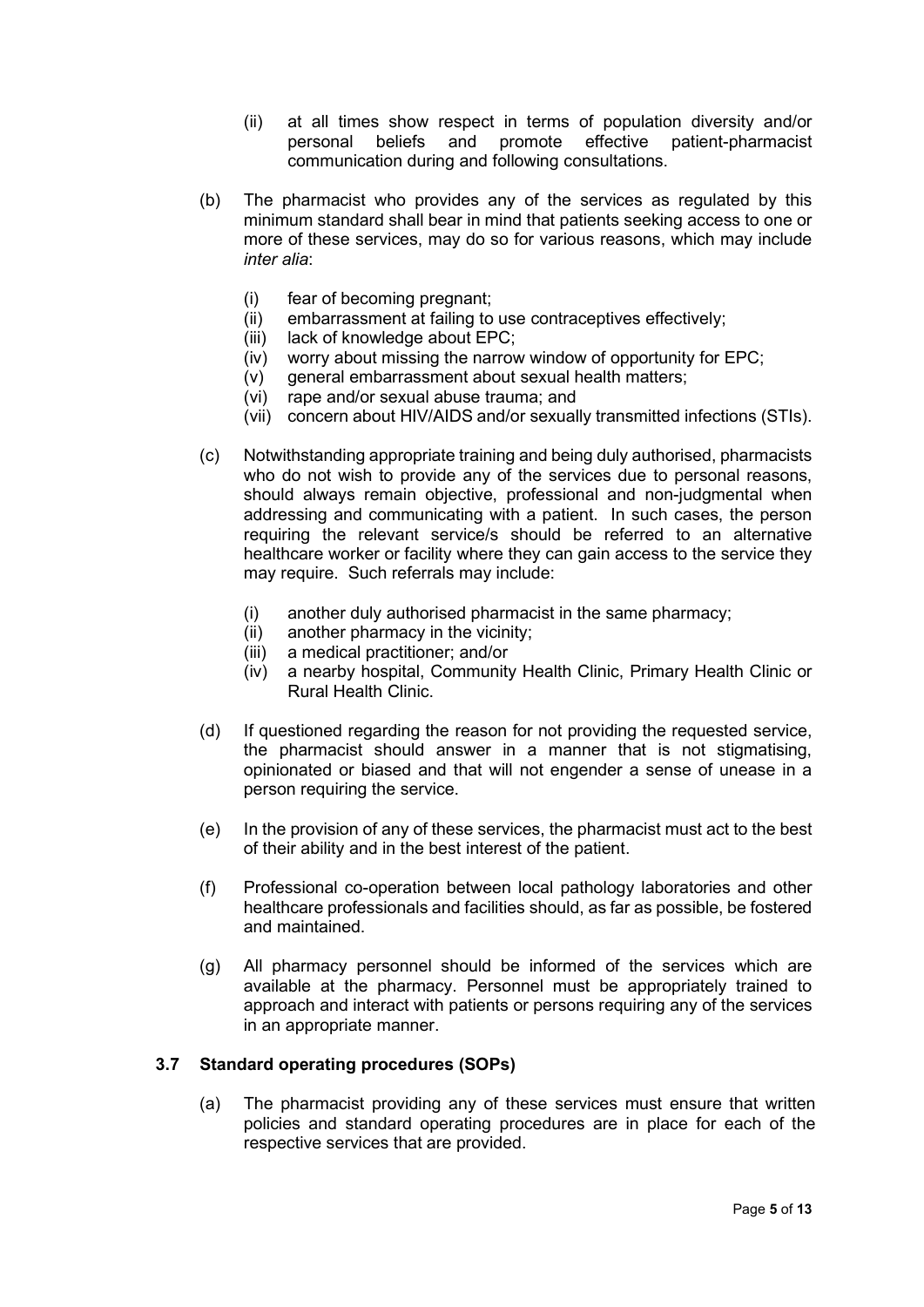### 3.8 Advertising of the services

(a) Any of these services may be advertised in a manner that is consistent with the Rules relating to acts or omissions for which the Council may take disciplinary action and the Rules relating to the code of conduct of pharmacists and registered persons. All advertisements must be factually correct, must not be misleading and must not harm the dignity of the profession.

### 4. PERFORMING HIV TESTING

### 4.1 Introduction

There are three types of tests available: nucleic acid tests (NAT), antigen/antibody tests, and antibody tests. A NAT seeks out the actual virus in the blood through a blood test. In addition, tests to detect HIV1 and/or HIV2 antibodies are now commonly widely used to diagnose HIV. These rapid HIV screening tests are based on immunochromatograpy or immunofiltration which identify HIV infection based on their selective interaction with and recognition of HIV-targeting antibodies. Due to its low cost, robust efficacy, and ease of use, rapid HIV screening tests are useful for the first line and early detection of HIV infection across a broad range of settings, including pharmacies. The following minimum standard should be observed when pharmacists provide this service.

# 4.2 Training

In addition to the requirements stated in Rule 3.1 above, pharmacists providing an HIV testing service must:

- (a) undergo training that equips them with the knowledge and skills to perform HIV antibody tests, interpret the results and counsel a person requiring this service.
- (b) pharmacists who provide this service should demonstrate knowledge of:
	- (i) the immune system and the biology of the virus;
	- (ii) signs and symptoms of HIV and AIDS;
	- (iii) opportunistic infections that are often comorbid with HIV and AIDS;
	- (iv) other diseases that are often associated with AIDS;
	- (v) the therapeutic principles of HIV medicine therapy;
	- (vi) modes of HIV transmission;
	- (vii) the practical, ethical, and legal aspects of HIV counselling; and
	- (viii) the role of the pharmacist in the prevention of HIV and AIDS.

### 4.3 Pre-HIV test counselling

- (a) HIV testing should always be provided with due consideration to the personal and emotional factors that may be involved in the decision to test and the way the test result is communicated. Therefore, a person requiring this service must always be counselled before being tested for HIV in order to prepare them for the outcome.
- (b) Including the requirements stated in Rule 3.3, pre-HIV-test counselling must include: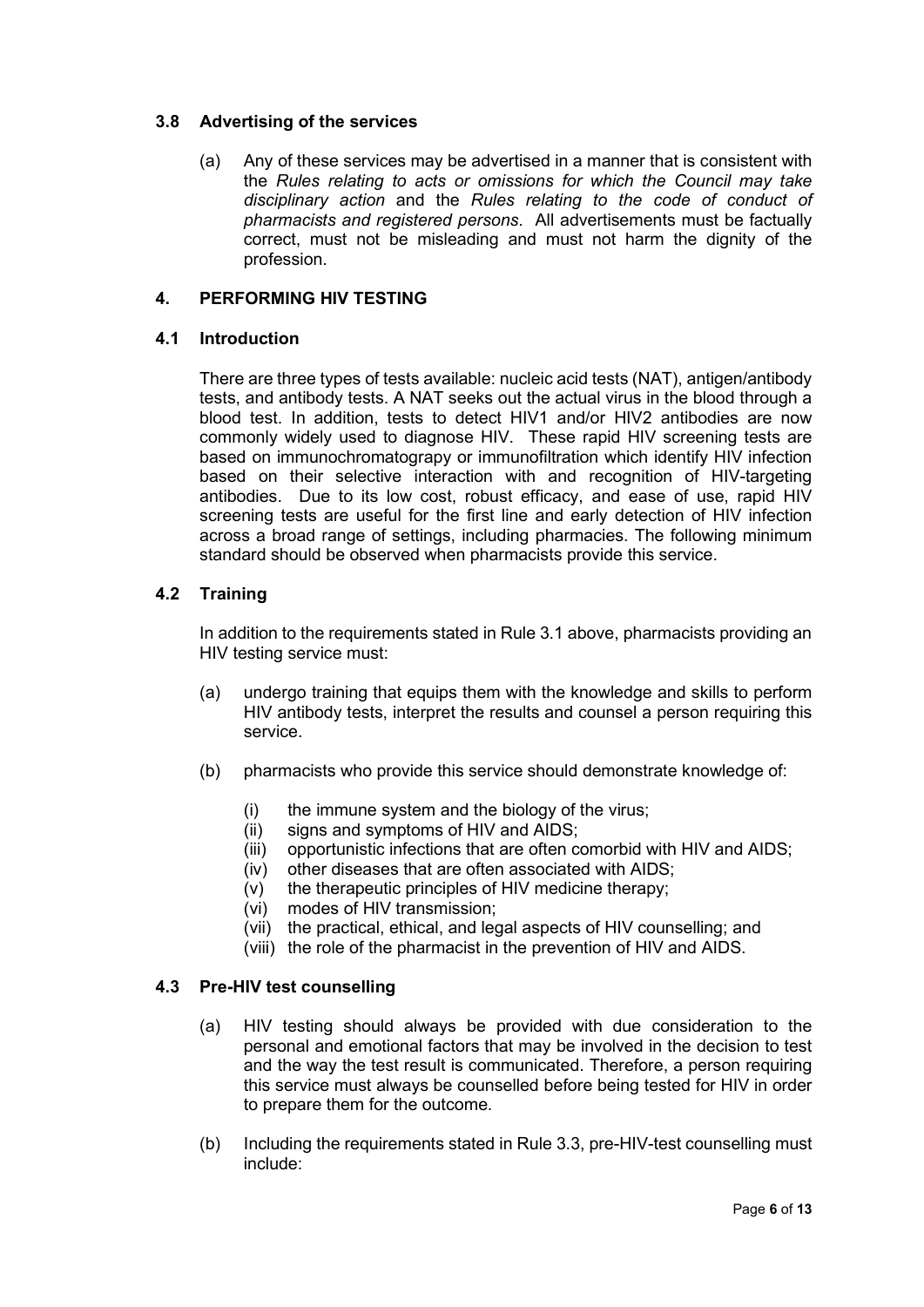- (i) the definition of HIV and AIDS;
- (ii) what an HIV test is and what the purpose of the test is;
- (iii) the nature of the specific test and procedure to be followed and when a result can be expected;
- (iv) the concept of a window period;
- (v) test accuracy and the need for follow-up;
- (vi) factors relating to the transmission of HIV infection;
- (vii) the meaning and implications of a negative HIV test result;
- (viii) the meaning of a positive result, including the practical implications that such a result may have, regarding future medical treatment and care, sexual relations, psycho-social implications and occupational routine;
- (ix) assessment of personal risk of HIV infection;
- (x) safe sex and strategies to reduce the risk for transmission;
- (xi) potential perspectives on negative and positive test results;
- (xii) strategies to cope with a positive test result, including discussions on who to inform and how to address personal needs and how to identify support services;
- (xiii) available social support structures; and
- (xiv) providing a person requiring the service a final opportunity for decisionmaking about taking the HIV test.

### 4.4 Informed consent

Including the requirements stated in Rule 3.4 above, informed consent in respect to HIV testing, should include:

- (a) HIV testing is not covered by the standard contractual informed consent agreement.
- (b) With respect to HIV testing, informed consent implies that, following the pretest counselling process, which must be done in a clear and understandable manner, a person requiring the service, understands the following:
	- (i) the reason or purpose for which the test is being performed;
	- (ii) the advantages and disadvantages of having their HIV status determined;
	- (iii) the personal, emotional and practical influence that the result of the HIV test may have on their perspectives and approaches to future treatment;
	- (iv) the testing procedure;
	- (v) that they may still decline to be tested;
	- (vi) that post-test counselling will be done immediately once the test result is available dependent on the nature of the testing procedure followed; and
	- (vii) that post-test counselling is an ongoing process.

### 4.5 Testing procedure

HIV testing should be performed as outlined in the National HIV Testing Services Policy document as published by the NDoH.

(a) It is recommended that universal precautions be taken with all persons requiring the service, i.e. performing testing as if a person is infected.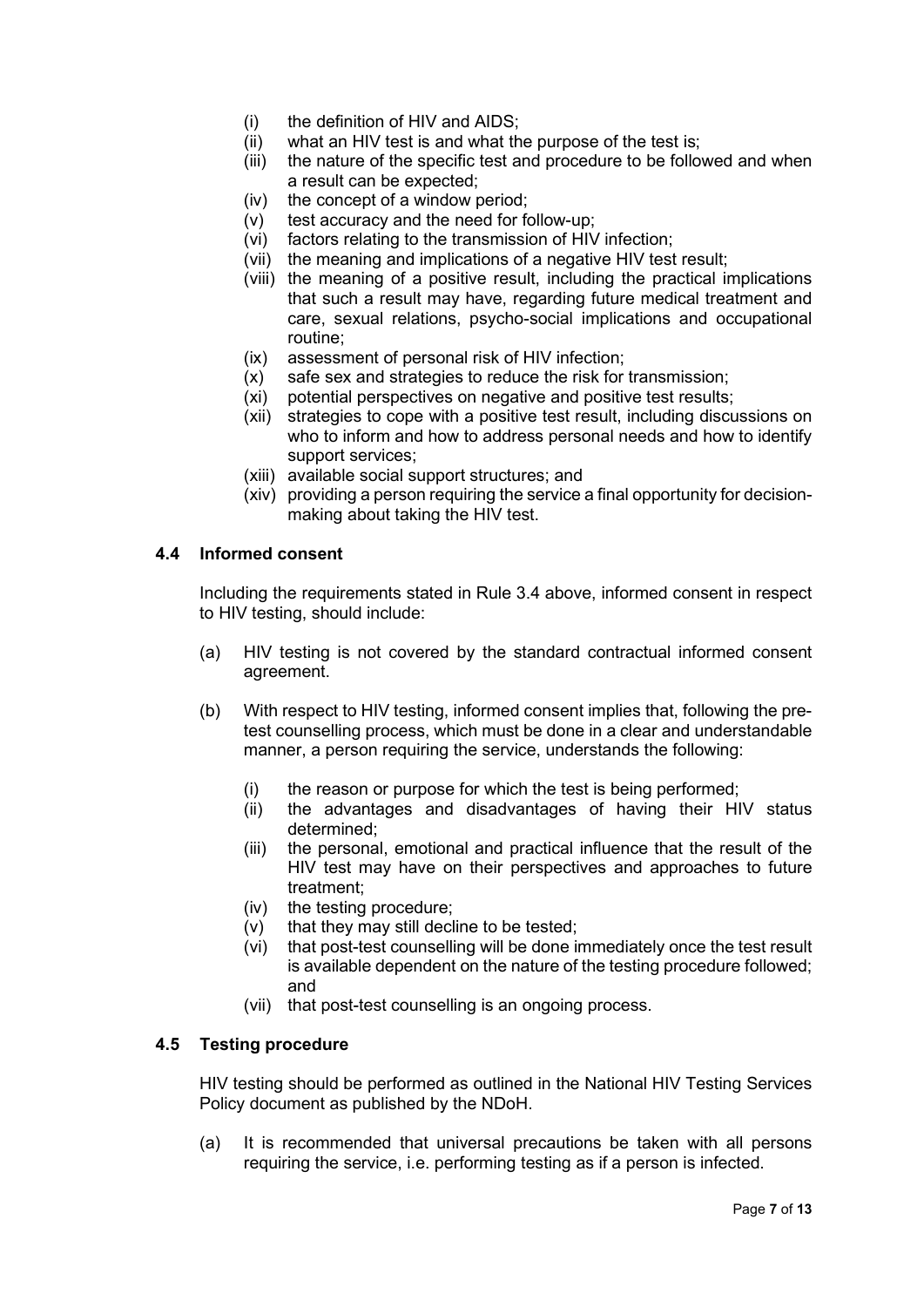- (b) The pharmacist must be familiar with the WHO guidelines for the prevention of HIV and hepatitis.
- (c) Where applicable, the pharmacist providing the service must follow the manufacturer's instructions for the respective HIV tests carefully and must not act in a manner that may adversely affect the test result in any way.

### 4.6 Interpreting test results

HIV test results may be influenced by a number of factors, including the window period, level of risk, degree of exposure and the number of exposure events, therefore the following should be considered when interpreting test results:

- (a) It can take up to 12 weeks for the human body to generate enough HIV antibodies to deliver a positive result. This means that an HIV antibody test may be negative in the early stages after infection may have occurred. This is called the 'window period' and HIV antibody tests may be negative during this time.
- (b) If the test result is negative and it is suspected that this may be due to the test being performed during the window period, the tested person should be advised to be retested 12 weeks after being exposed to HIV.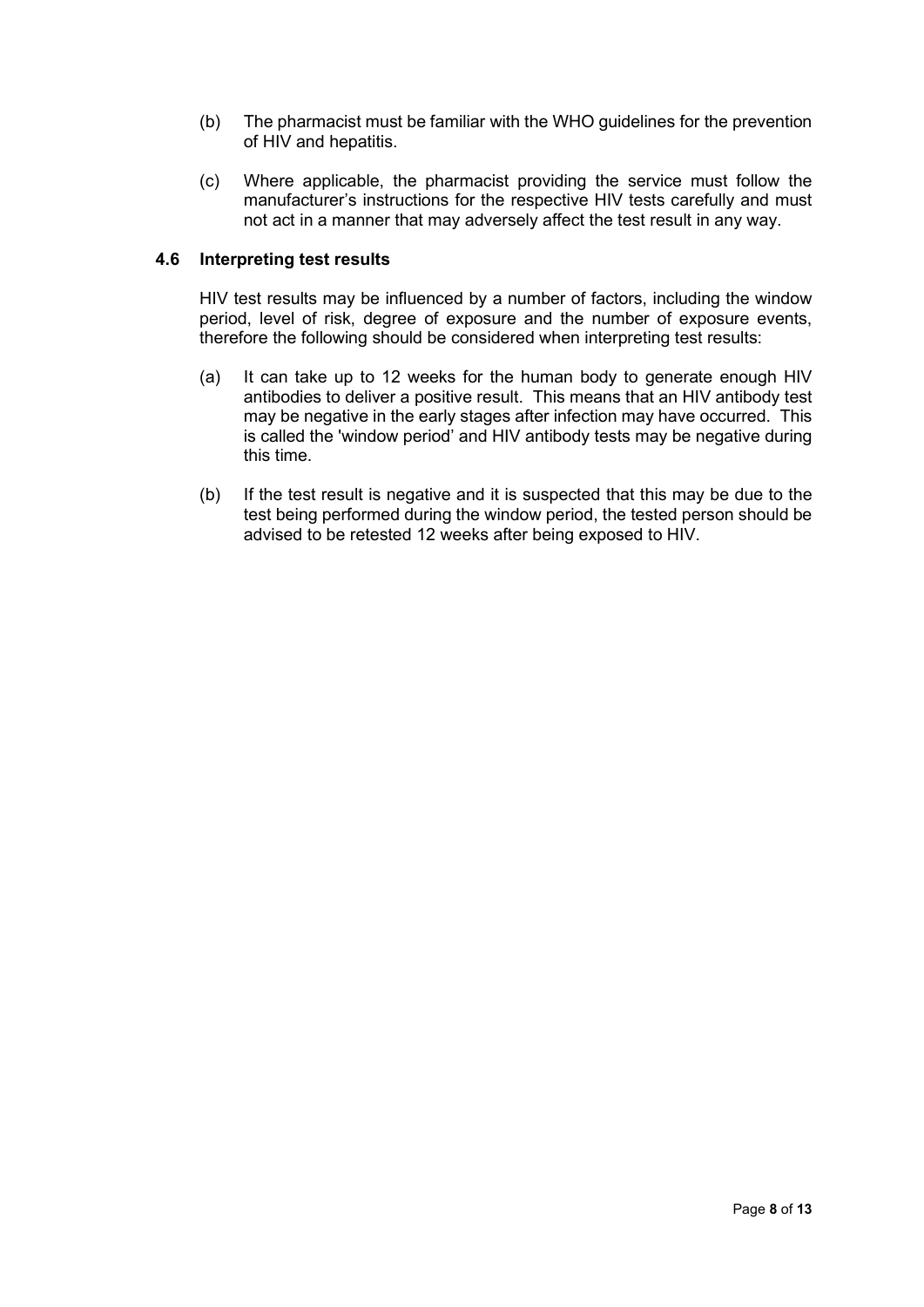

### Fig 1: National HIV testing algorithm

# 4.7 Post-test counselling

- (a) Counselling must be provided to the tested person after the result is known.
- (b) In the case of a negative test result, both during and following a suspected window period, counselling must be provided to the person to ensure that they retest if needed, and that future test results remain negative.
- (c) Post-test counselling in the case of a negative test result should include:
	- (i) strategies for reducing the risk for becoming infected with HIV;
	- (ii) possibility of infection in the 'window' period; and
	- (iii) suggest retesting in three months' time.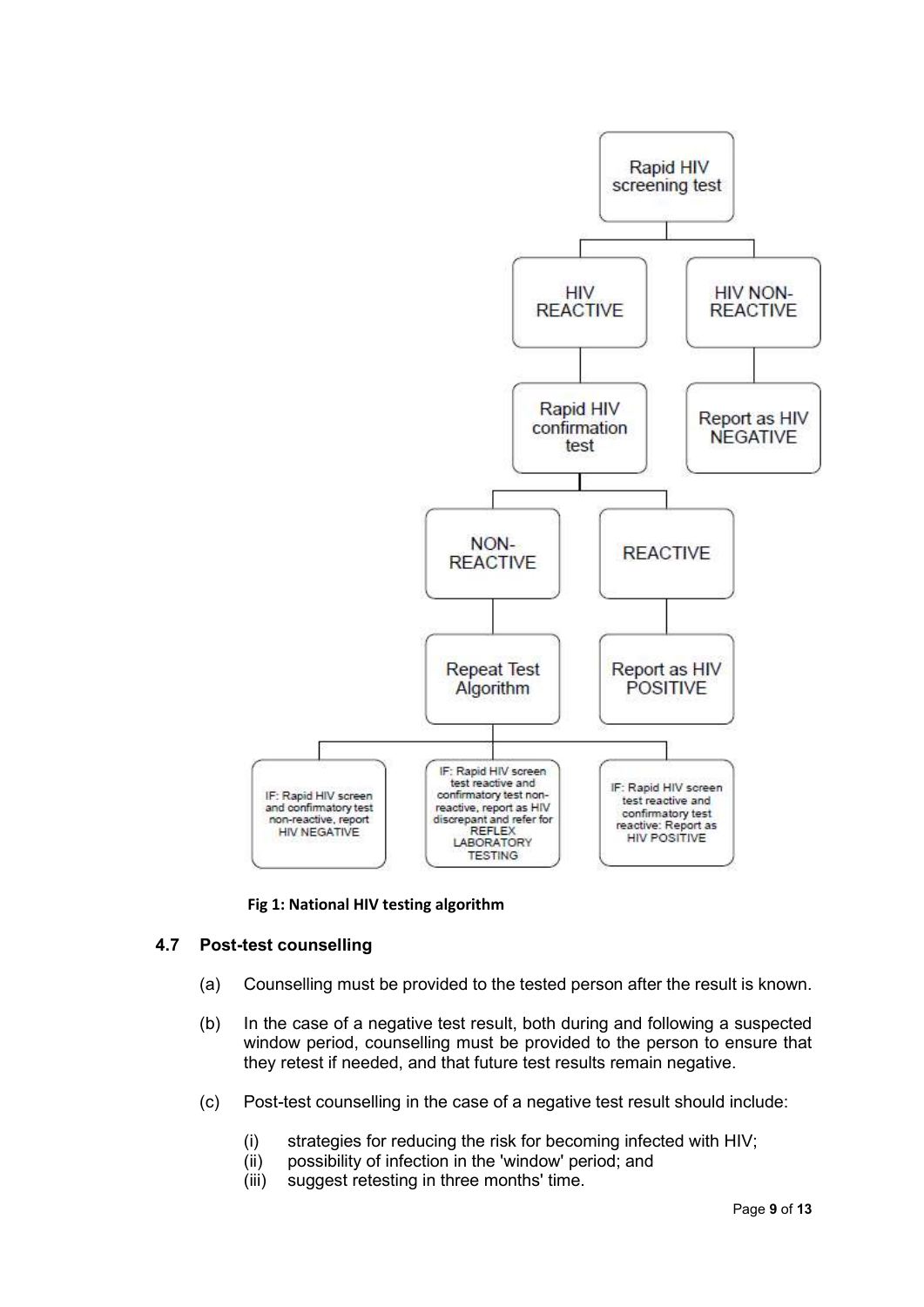- (d) Post-test counselling in the case of a positive test result should include:
	- (i) understanding the immediate emotional reaction and concerns of the tested person;
	- (ii) the need for confirmatory testing;
	- (iii) possible routes of transmission that could have resulted in the test outcome;
	- (iv) the difference between being infected and being infectious;
	- (v) the importance of notifying sexual partners;
	- (vi) the likely progression of infection;
	- (vii) implications for the personal, familial and social wellbeing of the tested person;
	- (viii) potential difficulties the tested person may foresee and possible coping strategies to address these;
	- (ix) with whom a person may want to share the results;
	- (x) the need for later follow-up supportive counselling and medical care;
	- (xi) immediate needs and social support identification; and
	- (xii) the availability of care programmes, such as Aid for AIDS.
- (e) Where applicable, i.e. if continuous counselling, support and care cannot be provided at the testing pharmacy, a person who tested HIV positive, must be directed to an appropriate facility, e.g. CHC or PHC, where such services can be provided. If possible, sexual partners and/or families should be encouraged to also undergo counselling.
- (f) It is recommended to establish and foster adequate counselling referral systems in the area of the testing facility, such as liaising with social workers, clinical psychologists and other caregivers in the community.

### 4.8 Documentation and record-keeping

- (a) Including the requirements stated in Rule 3.5 above, the following documentation and record keeping is required:
	- (i) patient files should be updated with test results and a summary of the consultation discussed during the pre- and post-testing counselling sessions; and
	- (ii) statistics of all pre- and post-test (immediate and ongoing) counselling sessions, as well as the number of HIV tests, performed on different persons requiring the service.

### 5. PHARMACIST-INITIATED MANAGEMENT OF ANTIRETROVIRAL THERAPY (PIMART)

# 5.1 Introduction

PIMART services are regarded as a necessary and vital mechanism that can be provided to bolster efforts to prevent and treat HIV/AIDS.

Face-to-face consultations must be offered at all times.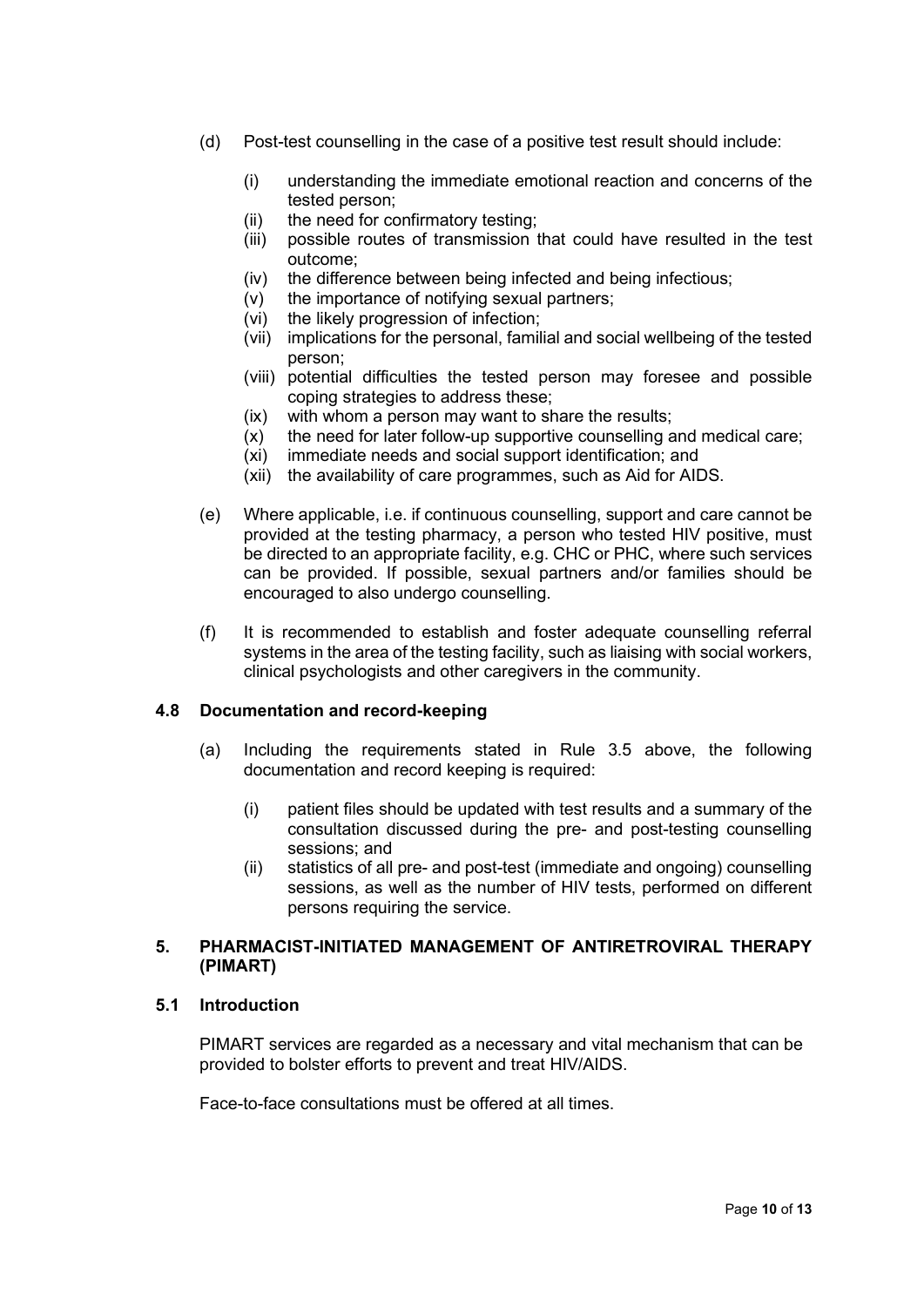# 5.2 Training

Including the requirements stated in Rule 3.1 above, pharmacists providing PIMART services, are required to undergo supplementary training from an accredited provider registered with Council and obtain a permit issued in terms of Section 22A(15) of the Medicines and Related Substances Act, 101 of 1965.

### 5.3 Informed consent

Including the requirements stated in Rule 3.4 above, informed consent in respect to PIMART services should include:

- (a) a thorough understanding of the service and its expected outcome; and
- (b) a counselling process, which is clear and understandable so that a person requiring the service understands the following:
	- (i) the reason or purpose for which the service is being provided;
	- (ii) the advantages and potential risks of taking anti-retroviral medicines for any of the PIMART-related indications;
	- (iii) that they may decline the requested service following the counselling process; and
	- (iv) the importance of medication adherence and follow-up consultations.

### 5.4 Specific considerations

For all PIMART services, the following must be observed:

- (a) An adequate referral system should be in place to ensure that patients who need clinical oversight will be able to access such services;
- (b) A patient monitoring system that must be used to:
	- (i) record the pregnancy and/or HIV status of the person at the time of the person requesting PIMART services;
	- (ii) record other required laboratory test result which may be a prerequisite for any of the PIMART services provided;
	- (iii) track medication adherence; and
	- (iv) facilitate the scheduling of follow-up visits.

# 6 EMERGENCY POST-COITAL CONTRACEPTION (EPC)

### 6.1 Introduction

Emergency post-coital contraception (EPC) may be taken by women within a maximum period after having unprotected sex. This period is specific to the method prescribed. In the event that pharmacist-initiated EPC is not indicated, the person should be referred to an appropriate health care provider or facility. Although EPC is not effective if a person requiring the service is already pregnant, EPC is not considered to be harmful to the foetus. EPC is intended for emergency contraceptive purposes only and is not considered to be a suitable contraceptive for repeated use.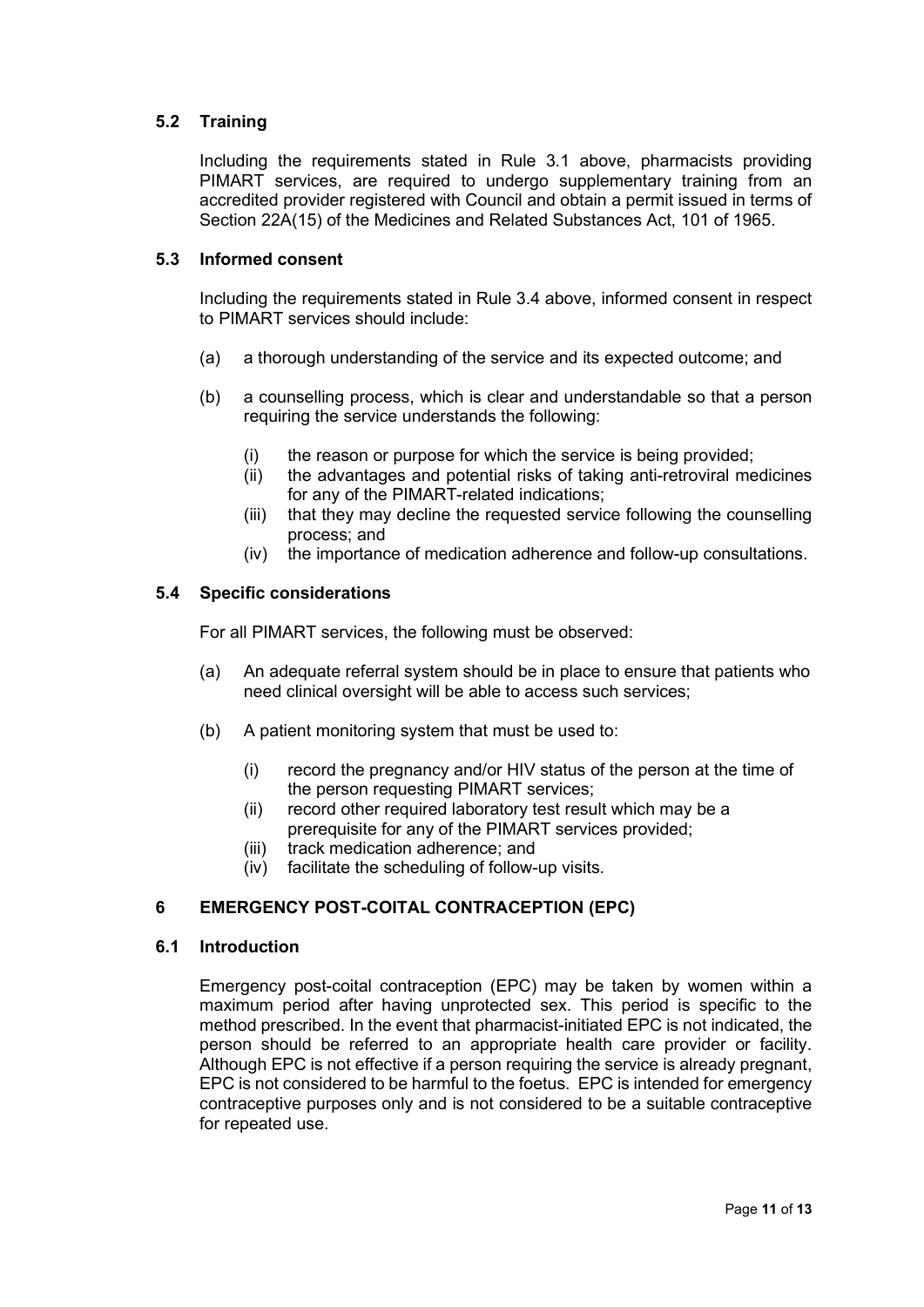# 6.2 Training

- (a) Since EPC consists of hormonal medicine intervention, all pharmacists are deemed to have a broad understanding of the available pharmacist-initiated therapy EPC regimens. Including the requirements stated in Rule 3.1 above, pharmacists providing an EPC service, must also demonstrate knowledge of:
	- (i) the menstrual cycle in terms of hormonal and anatomical change over time;
	- (ii) the pharmacology of EPC and its effects on menstrual biology;
	- (iii) ovulation, conception and pregnancy; and
	- (iv) the different mechanisms of EPC that prevent conception and/or implantation.

# 6.3 Counselling

- (a) Prior to the dispensing of EPC and in addition to the requirements stipulated in Rule 2.7 with respect to the dispensing of medicine, the following information must be obtained and signed personally by the person requiring EPC:
	- (i) certainty that the patient does not wish to become pregnant;
	- (ii) date of the last menstrual cycle of the person to rule out potential current pregnancy;
	- (iii) the time that has elapsed since unprotected intercourse occurred; and
	- (iv) whether the patient has been a victim of sexual assault.
- (b) Prior to the dispensing of EPC, the person requiring EPC should be counselled with respect to:
	- (i) the purpose and intention of EPC;
	- (ii) the potential effects that EPC may have on her menstrual cycle and bleeding pattern;
	- (iii) current contraceptive use, where applicable;
	- (iv) potential risks, other than unwanted pregnancy, involved in having unprotected sex, i.e. STIs;
	- (v) the likelihood that EPC may not be effective;
	- (vi) pregnancy testing;
	- (vii) what to do in the case of vomiting within 2 hours after EPC administration; and
	- (viii) the benefits of continued, daily oral contraceptives and other methods of contraception.
- (c) In cases where the pharmacist that is providing the service suspects any complication, whether based on the answers obtained on the aspects stipulated in 6.3 (a) above or otherwise, a person requiring EPC should be referred to a medical practitioner.
- (d) If the pharmacist becomes aware that a child has been physically harmed, sexually abused, assaulted, or exploited by another person, the pharmacist must report these circumstances to the appropriate local authority.